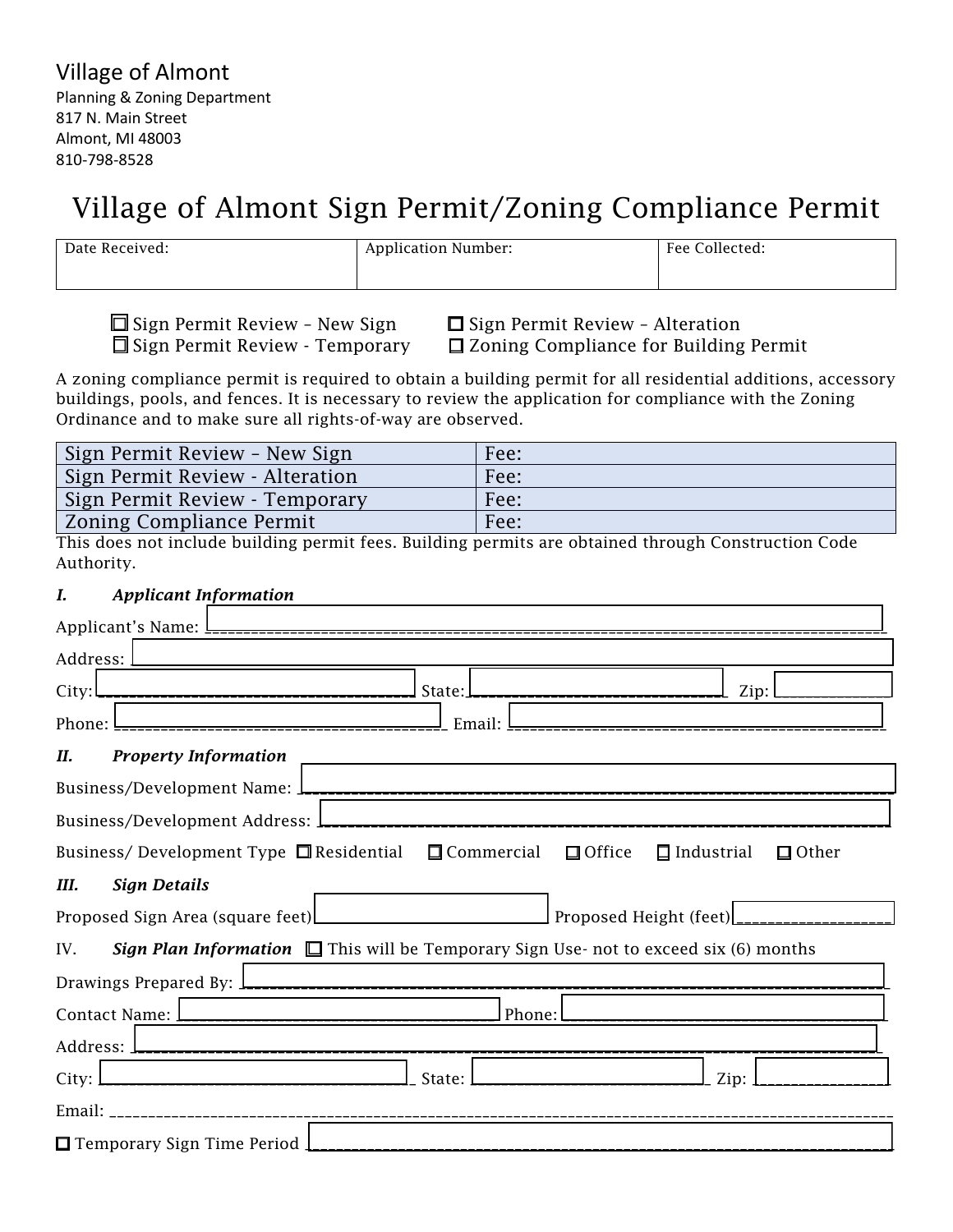### *Required information on Proposed Sign*

Attach a scaled plot plan: Drawings may be 8 ½" x 11" paper. Show the location of existing and proposed sign(s) and all existing and proposed structures within two hundred (200) feet of the sign(s).

The plot plan shall also show the location of existing and proposed streets, roadways, parking areas, signs, entrances and exits within two hundred  $(200)$  feet of the proposed sign(s).:

Attach drawing of the proposed sign(s) to be erected or installed on the site shall be submitted with the site plan and shall include all of the following detailed information:

(a) Height of the sign above the ground

(b) Surface of the sign (material, color, and dimensions)

(c) Area of sign surface.

(d) Lettering of sign drawn as it will appear on the erected sign. It need not be in the style of the finished sign, but must be neatly printed in the size and of a weight approximating that of the final constructed sign.

(e) Method and color of illumination, if any.

(f) Logos, emblems or additional features.

g) Such additional information as the Zoning Administrator the Planning Commission considers necessary or pertinent to the application.

(h) A drawing of the total building wall upon whose face the sign is to be displayed at a reasonable scale. (i) Color swatches or samples depicting actual sign colors and materials shall accompany applications for sign permits for shopping centers and office buildings with multiple wall signs.

### *V. Zoning Compliance Information* **□ Owner Affidavit Submitted**

| Property Address: [                           |                    |
|-----------------------------------------------|--------------------|
| Nearest Crossroads:                           |                    |
| Legal Description: [ Attached                 |                    |
| Parcel ID#                                    | Property Size: [   |
| Frontage: [                                   | Existing Zoning: L |
| Size of Proposed Structure(s) (square feet) L |                    |

#### Required information for zoning compliance.

Attach a scaled plot plan (Mortgage Survey works great for this): Drawings may be on  $8 \frac{1}{2}$ " x 11" paper. Must include:

- 1. Complete legal description. The property identified by parcel lines and location and size.
- 2. The location of existing structures.
- 3. The location of proposed and main accessory buildings, existing structures, fences, decks, pools, the height of all buildings and square footage of floor space.
- 4. Yard/setbacks and critical dimensions between buildings and all other site improvements.
- 5. Existing easements located on the property.
- 6. Location of all site utilities
- 7. Fences (location and details)
- 8. All architectural building elevations (front, sides, and rear).
- 9. Type of surface material and design of all exterior surfaces.
- 10. Dimensioned floor plans.
- 11. Decks and/or patios
- 12. Carport locations and details (including architectural elevations.